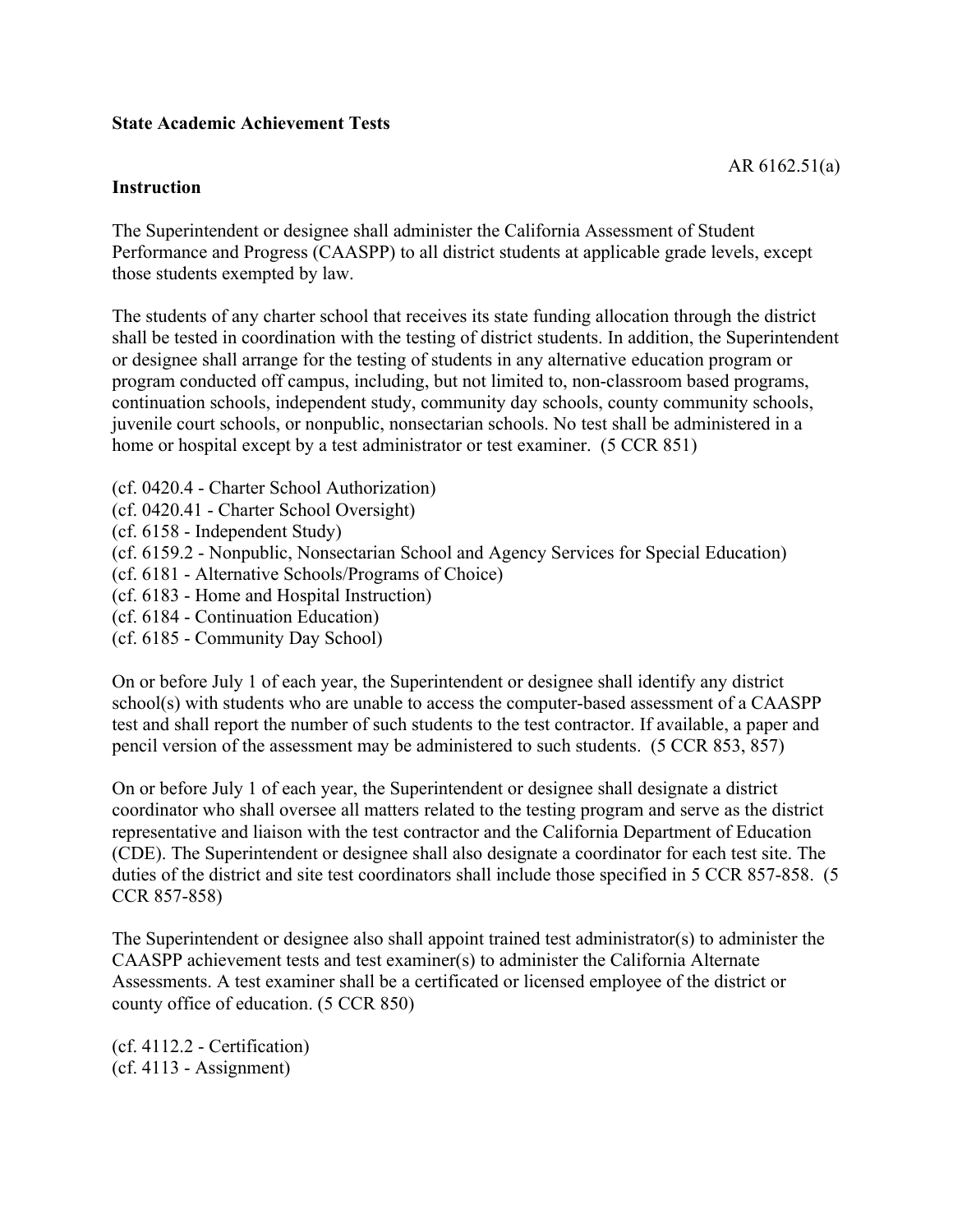As appropriate, the Superintendent or designee shall assign a specially trained district employee to serve as a test proctor to assist the test examiner; a specially trained district employee, or other person supervised by a district employee, to serve as a translator to translate the test directions into a student's primary language; and a district employee to serve as a scribe to transcribe a student's responses to the format required by the test. A student's parent/guardian or sibling shall not be eligible to be that student's translator or scribe. (5 CCR 850)

All test administrators, test examiners, proctors, translators, scribes, district and site test coordinators, and other persons having access to any of the CAASPP achievement tests and corresponding test materials, assessment technology platform, or tests administered pursuant to Education Code 60640 shall acknowledge the limited purpose of their access to the achievement tests by signing a test security affidavit. In addition, all district and site test coordinators shall sign a test security agreement before receiving any CAASPP achievement tests and corresponding test materials. The test security affidavit and test security agreement shall be those set forth in 5 CCR 859. (5 CCR 850, 859)

## **Tests Included in the State Assessment System**

The district shall administer the following CAASPP assessments: (Education Code 60640; 5 CCR 851.5)

1. The CAASPP achievement tests for English language arts and mathematics in grades 3-8, except that:

(cf. 6142.91 - Reading/Language Arts Instruction) (cf. 6142.92 - Mathematics Instruction)

a. Recently arrived English learners, defined pursuant to Education Code 60603 as English learners who are in their first 12 months of attending a school in the United States, shall be exempted from taking the English language arts assessment to the extent allowed by federal law. A recently arrived English learner may be administered the test upon request by his/her parent/guardian.

(cf. 6174 - Education for English Learners)

b. Students with disabilities who are unable to participate in the English language arts and mathematics assessments, even with the resources described in the section "Testing Variations" below, shall be provided an alternate test when designated in their individualized education program (IEP), as provided in item #3 below.

(cf. 6159 - Individualized Education Program) (cf. 6164.6 - Identification and Education Under Section 504)

2. Science assessments at grades 5 and 8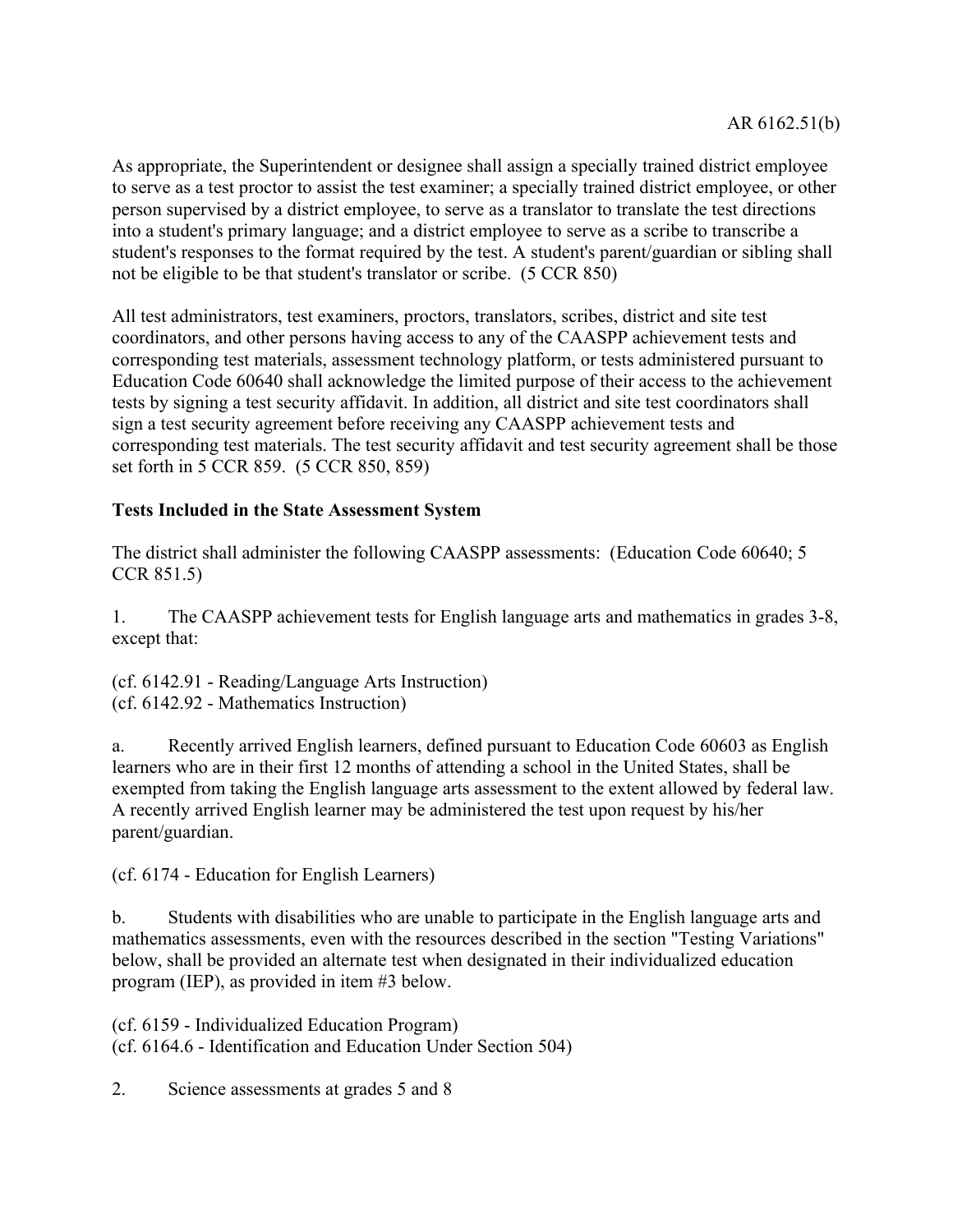However, students with disabilities who are unable to participate in the science assessments, even with the resources described in the "Testing Variations" section below, shall be provided an alternate test when designated in their IEP, as provided in item #3 below.

(cf. 6142.93 - Science Instruction)

3. For students with disabilities who are unable to take the tests specified in items #1-2 above, even with appropriate accommodations or other testing resources, and who have an IEP that designates the use of alternate tests at the applicable grade levels:

a. California Alternate Assessment in English language arts and mathematics for students with significant cognitive disabilities

b. For the science assessment, either the California Modified Assessment or, for students with significant cognitive disabilities, the California Alternate Performance Assessment

In addition, the Superintendent or designee may administer a primary language assessment to English learners. Administration of this test shall not replace the administration of the above tests, administered in English, to English learners. (Education Code 60640)

The primary language assessment also may be used to assess students in a dual language immersion program who are not limited English proficient or who are redesignated fluent English proficient, subject to approval by the California Department of Education (CDE) of an agreement between the district and the state testing contractor. (Education Code 60640)

## **Exemptions**

Each year the Superintendent or designee shall notify parents/guardians of their child's participation in the CAASPP and of the provisions of Education Code 60615 related to exemptions from testing. (5 CCR 852)

(cf. 5145.6 - Parental Notifications)

A parent/guardian may annually submit to the school a written request to excuse his/her child from any or all parts of the CAASPP assessments for the school year, and such a request shall be granted by the Superintendent or designee. However, district employees shall not solicit or encourage any exemption request on behalf of any student or group of students. (Education Code 60615; 5 CCR 852)

If a parent/guardian submits an exemption request after testing has begun, any test(s) completed before the request is submitted will be scored and the results reported to the parent/guardian and included in the student's records. (5 CCR 852)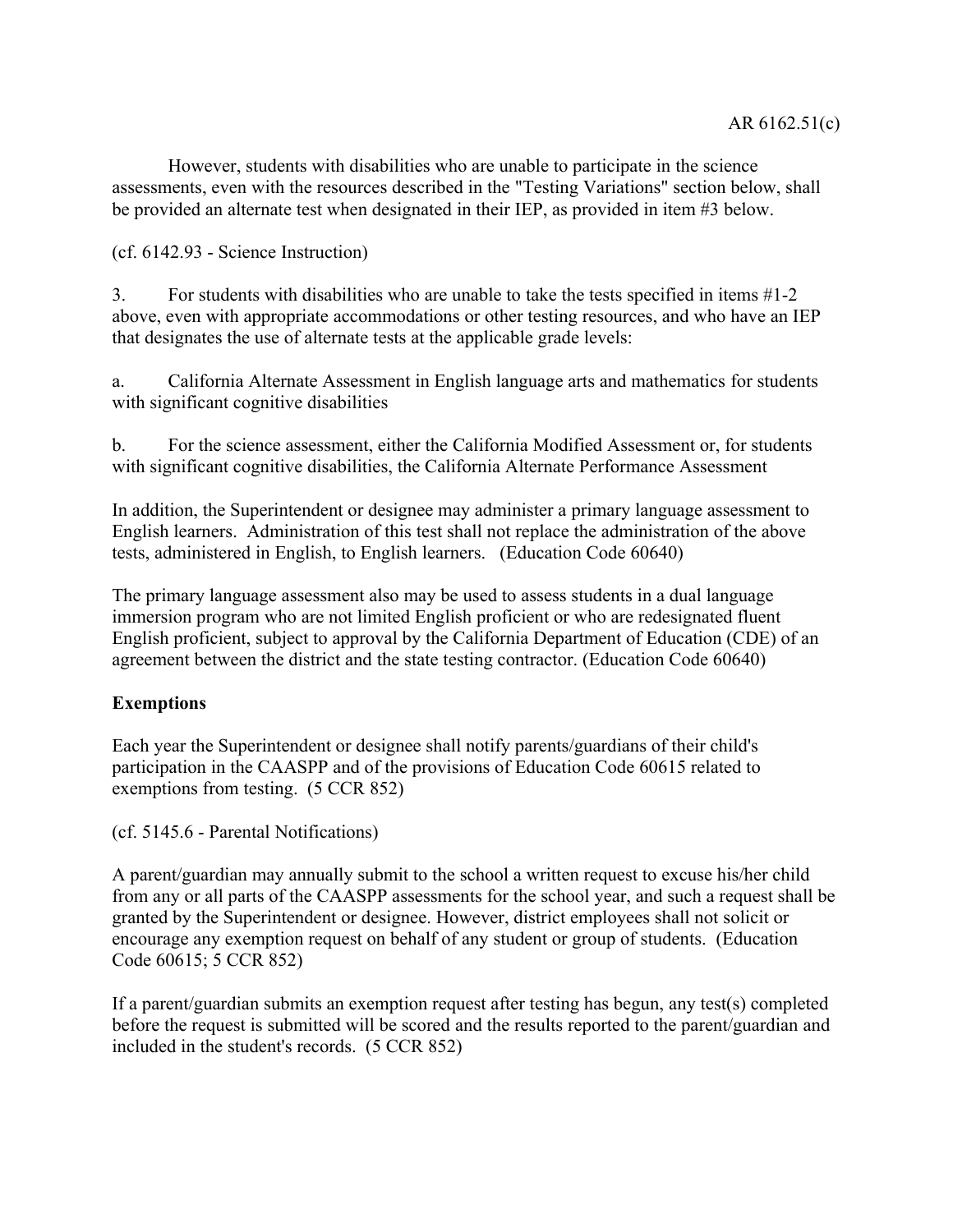# **Testing Period**

The Superintendent or designee shall establish testing days for district students within the following available testing windows: (5 CCR 855)

1. Assessments in English language arts and mathematics shall be administered between the date on which at least 66 percent of the school's or track's annual instructional days for grades 3- 8, or at least 80 percent of the annual instructional days for grade 11, have been completed and the last day of instruction for the regular annual calendar of the school or track.

2. All science assessments, including CAPA and CMA, shall be administered during an available testing window of 25 instructional days that includes 12 instructional days before and after completion of 85 percent of the school's or track's annual instructional days.

3. Beginning in the 2016-17 school year, the CAA shall be administered during the available testing windows specified in item #1.

4. The primary language assessment shall be administered to English learners within the testing window specified in item #2.

Within the above testing windows, the Superintendent or designee may designate one testing period for each school or track or, if a school has multiple tracks, a selected testing period for each track. The district shall not exceed six selected testing periods within the available testing window. The testing period shall be no fewer than 25 consecutive instructional days and may be extended up to an additional 10 consecutive instructional days if still within the available testing window set forth in items #1-4 above. (5 CCR 855)

Students who are absent during testing shall be provided an opportunity to take the tests within the testing window.

## **Testing Variations**

CAASPP achievement tests and the primary language test shall be administered in accordance with the manuals or other instructions provided by the test contractor or CDE except that, as appropriate, the following testing variations may be used: (5 CCR 850, 853-853.8)

1. Universal tools specified in 5 CCR 853.5 may be used with any student.

2. Designated supports specified in 5 CCR 853.5 and, if an English learner, in 5 CCR 853.7, may be used with a student for whom the need has been indicated by an educator or team of educators, with parent/guardian and student input as appropriate, or for whom the need is specified in the student's IEP or Section 504 plan.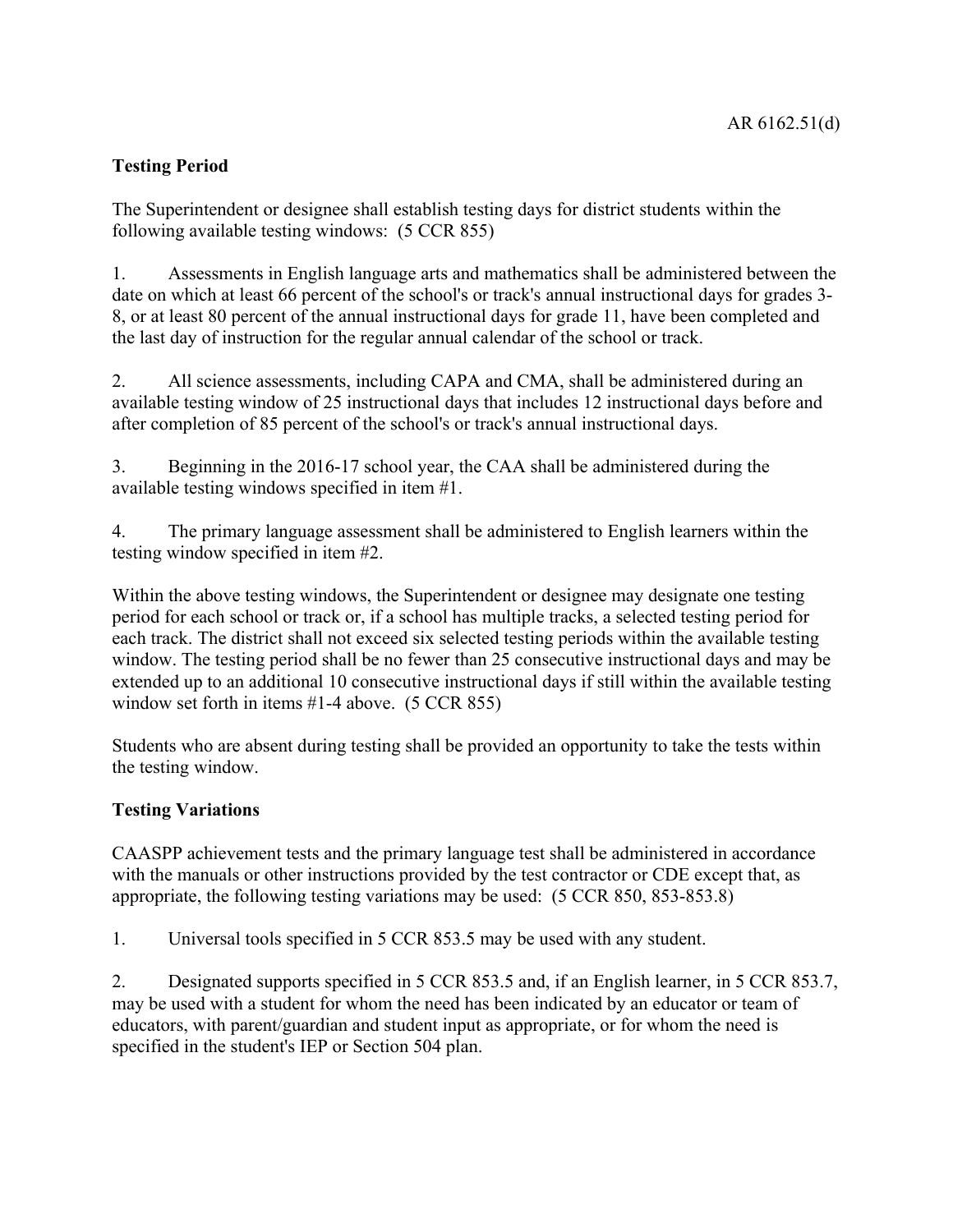3. Accommodations specified in 5 CCR 853.5 may be used with a student with disabilities when included in the student's IEP or Section 504 plan as resources that are regularly used in the classroom for the student's instruction and/or assessment(s). Such accommodations shall be either utilized in the assessment environment or consist of changes in procedures or materials that increase equitable access during the assessment.

4. An unlisted resource that has not been specifically identified as an approved universal tool, designated support, or accommodation may be used with a student who has an IEP or Section 504 plan provided that the resource is one that is regularly used in the classroom for instruction and/or assessment and the CDE has approved its use. At least 10 business days prior to the student's first day of CAASPP testing, the district or school site test coordinator may electronically submit a request to the CDE for approval to use that unlisted resource during that year. If the CDE determines that the unlisted resource changes the construct being measured, the unlisted resource may nevertheless be used with the student in order to generate an individual score report even though the student shall not be counted in the participation rate for accountability measures. (5 CCR 853.8)

In the administration of the CAA to a student with significant cognitive disabilities, the student may have all instructional supports that may be used in daily instruction or assessment, including language and physical supports, with the exception of any inappropriate test practices listed in test administration manuals. (5 CCR 850, 853.6)

## **Report of Test Results**

For any state assessments that produce valid individual student results, the Superintendent or designee shall forward or transmit the student's test results to his/her parents/guardians within 20 working days from receipt of the results from the test contractor or, if the district receives the results from the contractor after the last day of instruction for the school year, then within the first 20 working days of the next school year. The report shall include a clear explanation of the purpose of the test, the student's score, and its intended use by the district. An individual student's scores shall also be reported to his/her school and teacher(s) and shall be included in his/her student record. (Education Code 60641; 5 CCR 863)

(cf. 5125 - Student Records)

With parent/guardian consent, the Superintendent or designee may release a student's test results to a postsecondary educational institution for the purposes of credit, placement, determination of readiness for college-level coursework, or admission. (Education Code 60641)

The Superintendent or designee shall present districtwide, school-level, and grade-level results to the Governing Board at a regularly scheduled meeting. The Board shall not receive individual students' scores or the relative position of any individual student. (Education Code 49076, 60641)